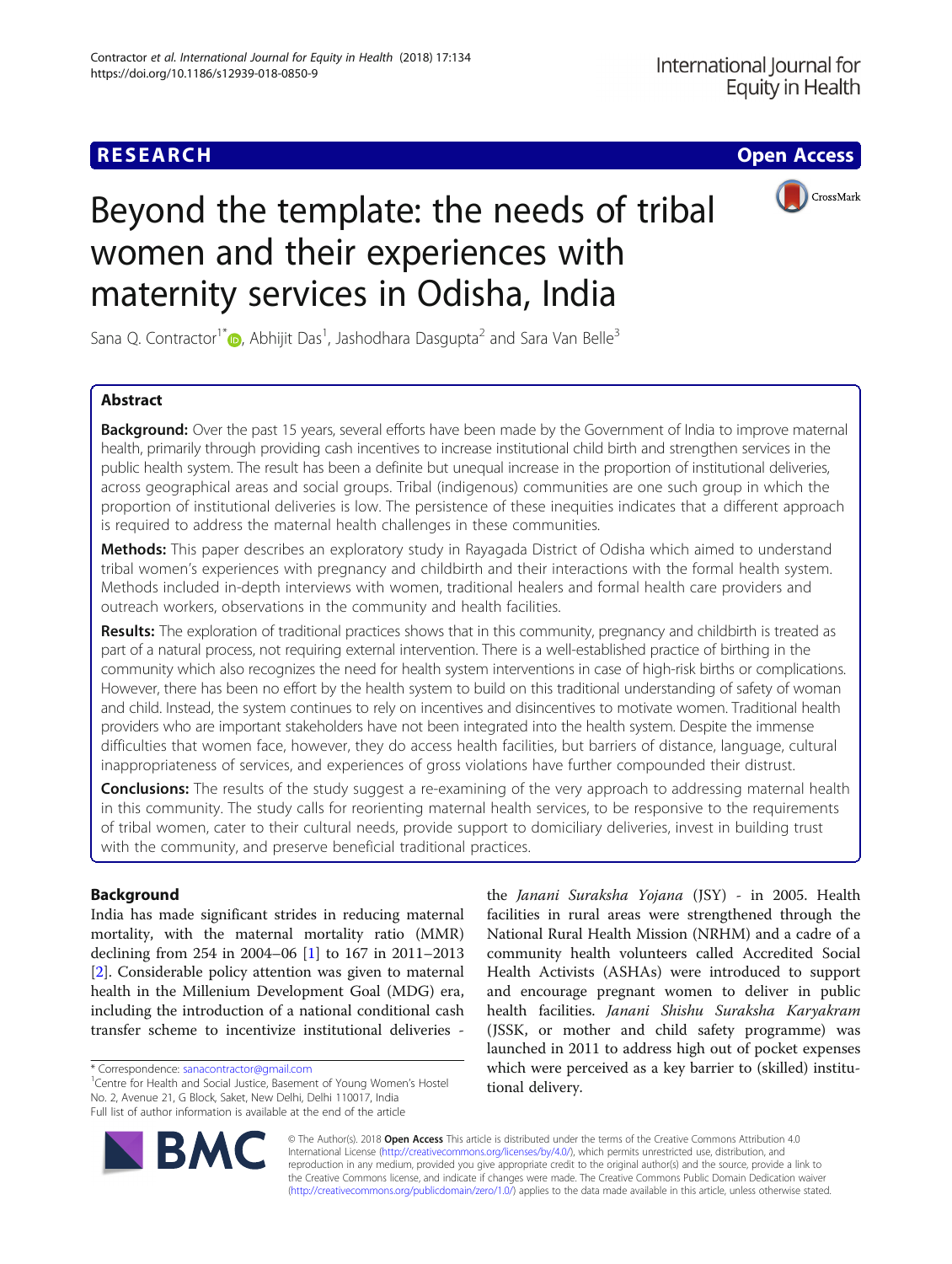As a result of these initiatives, the utilization of maternal health care as well as institutional deliveries increased dramatically. The percentage of mothers who had at least four antenatal care visits increased from 37% in 2005–06 to 52% in 2015–16 and the proportion of institutional births increased from 39% in 2005–06 to 79% in 2015–16 [[3\]](#page-11-0). However this overall improvement masks inequities across geographic and socioeconomic groups (Fig. 1). States such as Uttar Pradesh and Assam have an MMR close to 300 [\[2](#page-11-0)]. Kerala and Tamil Nadu have almost 100% institutional delivery while only a third of births in Nagaland take place in institutions [\[3](#page-11-0)]. Successive rounds of the Annual Health Surveys (2010–11 and 2011–12) showed that 207 out of the 284 high focus districts remained in the same range of MMR [[4](#page-11-0)].

A recent review of data from nine states shows that although inequalities in access to institutional delivery have reduced after JSY was introduced, the poorest administrative divisions had 135 more maternal deaths per 100,000 live births as compared to the richest divisions, and MMR declined 4 times faster in the richest divisions compared to the poorest ones [[5\]](#page-11-0).

There is a growing recognition at the global level that, while overall improvement in maternal health indicators has taken place, inequities exist within countries [\[6](#page-12-0)]. The sustainable development goals (SDGs) seek to address these inequities, reflected in their slogan, "Leave no one behind". While there is interest in reducing inequities, the widespread assumption is that the interventions themselves are appropriate and implementation bottlenecks are the problem; therefore, previous research has recommended "improved targeting" of disadvantaged and marginalized groups. (See for instance Lim et al. 2010 [\[7](#page-12-0)]). However, such an approach based on increasing coverage and availability of services through targeting is inappropriate and insufficient to address inequities. Childbirth is an inherently cultural event and research from different parts of the world shows that maternal and neonatal care practices are deeply related to socio-cultural beliefs (see for instance, Winch et al. 2005 [[8\]](#page-12-0) from Bangladesh, Morris et al. 2014 [\[9](#page-12-0)] from Madagascar, Lori et al. 2011 [\[10\]](#page-12-0) from Liberia). Diversities in histories, topographies, health system capabilities and relationships between communities and health systems cannot be ignored if interventions are to be successful [[11](#page-12-0)]. A comprehensive contextual analysis of cultural, political and social factors is required to understand the root causes of inequities and propose localized solutions.

This paper explores the experiences with maternal health services of women from a marginalized group in India – one of the tribal communities. Tribal communities, or Scheduled Tribes (STs) as they are known, are historically disadvantaged indigenous communities (Constitution of India (Scheduled Tribes, ST) Order, 1950). Among this population, the proportion of home deliveries continues to be comparatively higher than the general population, despite the incentives provided by JSY to draw women to health facilities. Tribal women are less likely to receive antenatal care from a skilled provider (73% as compared to 86% from other castes), less likely to deliver in a health facility (68% as compared to 83% from other castes) and less likely to receive a post-natal check-up within the first 2 days of birth (59% as against 69% from other castes) [[3](#page-11-0)]. A UNICEF study found that both Schedule Caste and Schedule Tribe women make up a disproportionately large proportion of maternal deaths in some states [\[12](#page-12-0)]. A

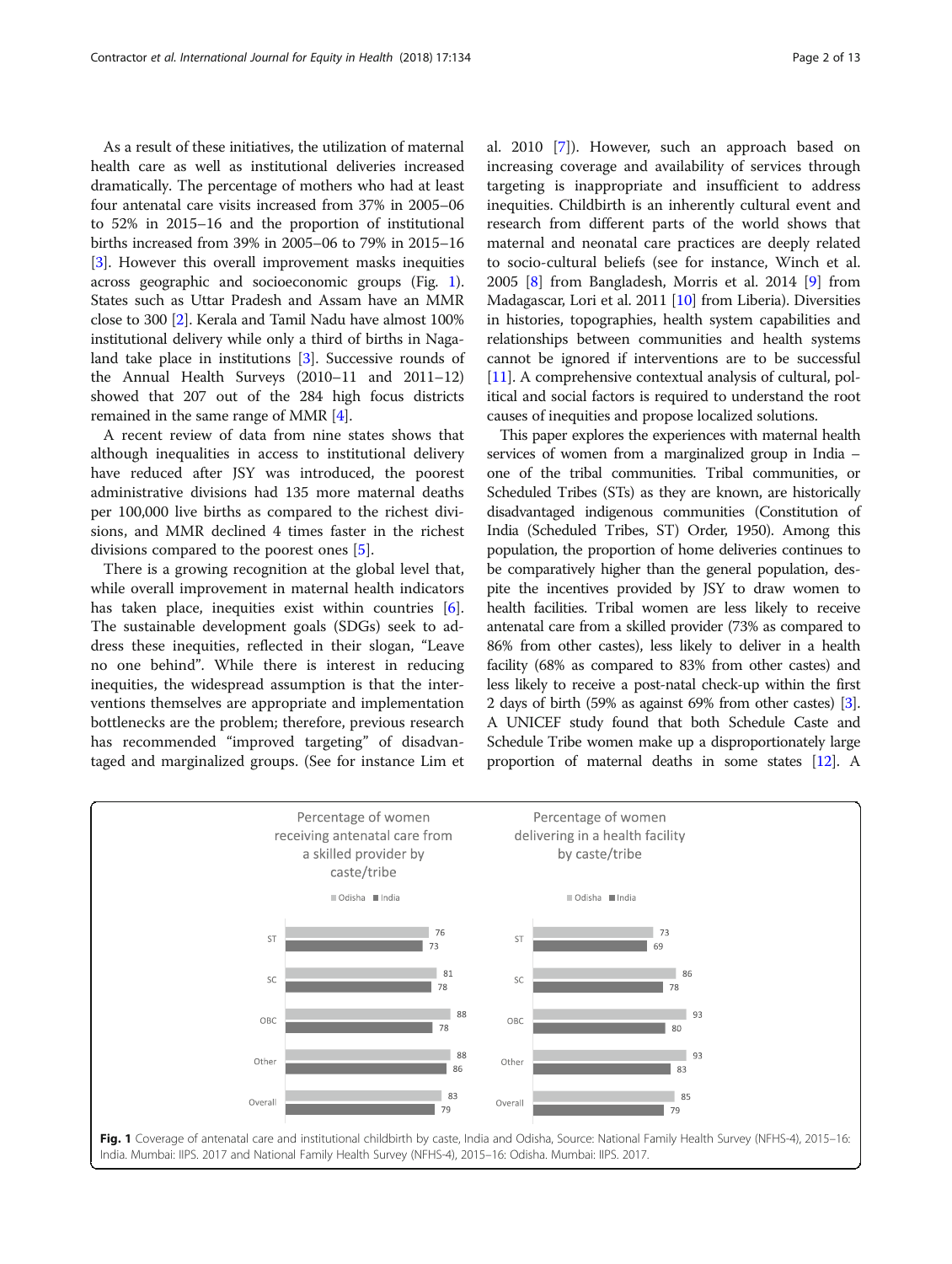number of studies have documented poor access to quality maternal health services in districts with higher tribal populations. For instance, an investigation of maternal deaths in Barwani, Madhya Pradesh, (which a high proportion of tribal population), found an absence of antenatal care, lack of skilled birth attendants and poor emergency obstetric care [[13](#page-12-0)]. An investigation in Godda district of Jharkhand (also predominantly tribal) found significant gaps in the health system response to maternal complications and low institutional birth rates among ST women [[14](#page-12-0)].

The persistence of these inequalities indicates a need to explore the cultural, social and economic barriers that affect tribal women's access to government maternal care as delivered today. This study, therefore, aims to explore: 1) tribal women's perceptions and practices related to childbirth and pregnancy; 2) pregnant women's experiences with government maternal health schemes and services.

# Study setting

The study is located in the state of Odisha, where 22% of the population is ST, as compared to 8.6% of the total population of India. Odisha is also one of the High Focus states for improving maternal health, with an MMR is of 222 deaths per 100,000 births, compared to India's 167 deaths for India [\[2](#page-11-0)]. Tribal women in Odisha are 2.5 times more likely to bear a child by age 19 years, and 2.7 times more likely to have more than four children. Tribal mothers are 1.3 times more likely to be underweight and anemic [[15\]](#page-12-0). While 85% of all women in Odisha deliver in health facilities, only 73% of tribal women deliver in health facilities [\[16](#page-12-0)].

Maternal mortality is a high priority issue for the Odisha state government and in addition to JSY, and JSSK, the state government introduced the MAMATA scheme, to "promote health seeking behavior" and provide wage compensation and improved nutrition to pregnant and lactating women. Launched in 2010, MAMATA provides up to Rs 5000 (USD 80) for antenatal care and infant care services, in addition to JSY, which provides an incentive for institutional childbirth. The MAMTA incentive is given in four installments over pregnancy and post-partum (until the child is 9 months old) to ensure that mothers access a range of maternal and child health services.

The results have been quite dramatic. While only 36% of women in Odisha delivered in institutions in 2005– 2006, this figure more than doubled to 85% in 2015–16 [[16](#page-12-0)]. Yet, tribal communities are disadvantaged. The tribal dominated districts in the Southern Division record an MMR of 245.

This study was conducted in Kalyansinghpur block of the mineral rich and densely forested district of Rayagada in southern Odisha. STs comprise 56% of the population of Rayagada. [\[17](#page-12-0)]. In terms of development indicators, Rayagada district is one of the most deprived districts in Odisha [\[17](#page-12-0)]. Only 72% of births take place in institutions, compared to 85% for the state [\[3\]](#page-11-0). Kalyansinghpur block has a population of 66,000 of which 65% is tribal, mostly belonging to the *Kondha* tribe [[18](#page-12-0)]. The block has a literacy rate of 38%, and is one of the poorest blocks in the district. The study was limited to 9 villages situated in one Gram Panchayat (population 4663). Of the nine villages, four were easily accessible and connected by all-weather roads, while five were isolated and located in the hills. Four out of the five isolated villages did not have any all-weather roads; one did, but people had to walk at least 5 km to reach a vehicle. The isolated villages were materially more deprived than the accessible ones. While villages with more accessibility had hand pumps for water, the isolated ones depended on river streams. In two villages, people walked close to 6 km, crossing hills and streams, just in order to get food rations from the nearest distribution center. This provided us an opportunity to explore the differences in birthing customs and utilization of formal maternal health services, based on the relative isolation of the village.

# The people

The Kondhs are forest and hill dwelling communities and are culturally, socially and linguistically different from the mainstream Odia population [\[19](#page-12-0)]. Anthropological studies describe three kinds of Kondhs – the Dongaria (or hill dwelling), the Desia (or plain dwelling) and the Kuttia Kondh. [[20](#page-12-0)]. This study is situated among the plain Kondhs. There is also a history of conflict between the *Dongaria Kondh* community, the state and mining corporations in the region [[21\]](#page-12-0). The Niyamgiri hill, where the local *Dongaria Kondh* tribe has fiercely protested against acquisition by Vedanta, a mining conglomerate [[21](#page-12-0)], is located adjacent to the area where this study was conducted. The hill has spiritual value for the people and they depend on it for produce and herbs.

Kondh society is patrilineal and patrilocal; polygyny is not uncommon [\[20](#page-12-0)]. Most women in our study sample reported having 4 to 5 children, with first delivery occurring between 16 and 20 years of age. In addition to multi-parity and low age at first pregnancy, poor nutrition and lack of rest during pregnancy also jeopardizes maternal health outcomes. In our study area, women ate only two meals a day consisting of rice, roasted wheat flour (*sattu*) or a watery porridge made of millets (*ragi*), the latter being part of the traditional diet [[22\]](#page-12-0).

Despite tribal women having more independence and fewer restrictions than women belonging to caste Hindu communities [[23](#page-12-0)], their status remained low and decision-making regarding issues like seeking health care and large expenditures rested with men. Women tended fields, reared animals, and sold produce in addition to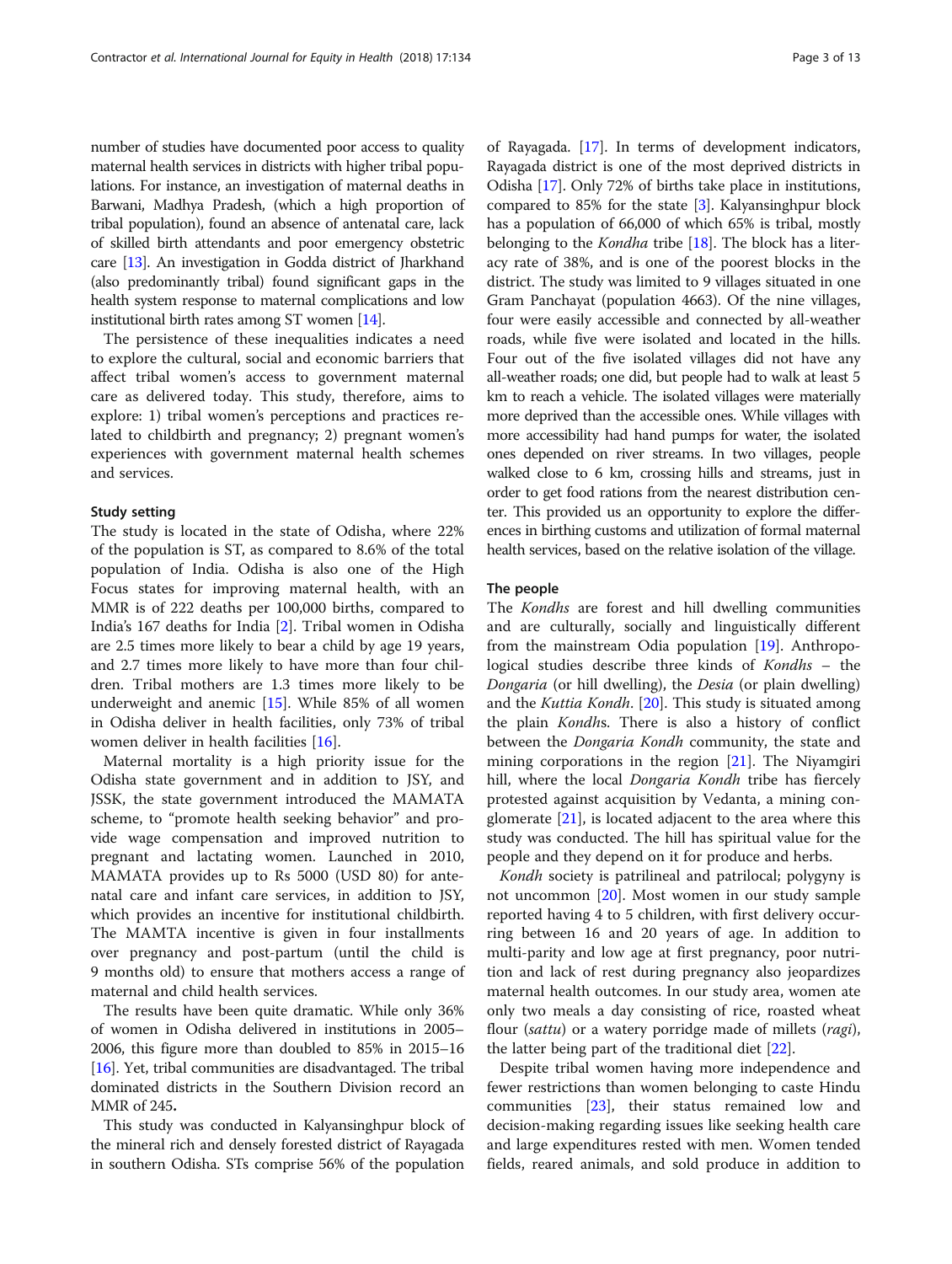housekeeping, fetching water and firewood, cooking and caring for children. This workload carried into pregnancy. Women explained that strenuous labour could not be avoided as the family's livelihood depended on it.

# Health service provision in the field area

The health facilities serving the field area included a sub-centre, a primary health centre, a community health centre and the district hospital. A village health and nutrition day was held each month at the village level, which was conducted by the Auxillary Nurse-Midwife (ANM). The community's closest contact with the health system were the ASHA community health workers. There were 5 ASHAs in the field area, some of who were responsible for taking care of 3–4 villages. The ASHA belonged to the village, but was not from the tribal community. There was also an Anganwadi Worker (crèche/pre-school worker) (AWW) in the villages who provided nutrition services to mothers and children.

The sub-centre serving the community was usually shut as the ANM, who should have been residing at the centre, spent her time travelling across 15 villages in her duty area to provide outreach services, and was rarely available at the centre. The primary health centre, which should ideally have been conducting normal deliveries as well as providing basic emergency obstetric care, was ill-equipped and poorly staffed, and no delivery services were being conducted. The closest delivery point was a nine-bedded community health centre located about 15 kms from the villages, which conducted only normal deliveries. The community health centre building was run down and there was a dearth of water and electricity. In the warmer months, women had to move out to the verandah to escape the heat. Even though a community health centre is expected to provide comprehensive emergency obstetric care, it did not deliver this care due to the lack of skilled providers and non-availability of life-saving commodities like blood. In case of complications where women were severely anaemic or had obstructed labour or eclampsia, they were referred to the district hospital. The district hospital was able to manage most emergencies, but in case it could not, women were referred to a private missionary hospital about 50 km away.

# Methods

The study used four qualitative methods, which provided different perspectives on the questions being explored (Table 1). Unstructured group discussions explored community perceptions around pregnancy and childbirth, and issues around access and quality of public health facilities. In-depth interviews explored women's actual experiences and practices around their own pregnancy and childbirth. Key informant interviews with

| <b>Table 1</b> Methods used for data collection |
|-------------------------------------------------|
|-------------------------------------------------|

| Method                                                                         | Number         |
|--------------------------------------------------------------------------------|----------------|
| In-depth interviews                                                            | 36             |
| Recently delivered women in nine study villages                                | 15             |
| • Home delivery                                                                | (10)           |
| · Institutional delivery                                                       | (5)            |
| Pregnant women in nine study villages                                          | 7              |
| Kondh women visiting health facilities for delivery                            | 12             |
| • Community health centre                                                      | (10)           |
| • District hospital                                                            | (2)            |
| Husbands of women who died of maternity-related causes<br>in nearby panchayats | $\mathcal{P}$  |
| Key informant interviews                                                       | 9              |
| <b>ASHA</b>                                                                    | $\mathfrak{D}$ |
| AWW                                                                            | $\mathfrak{D}$ |
| <b>ANM</b>                                                                     | $\mathfrak{D}$ |
| Maternity-waiting home (MaaGhar) co-ordinator                                  | 1              |
| Former Traditional Birth Attendants (Dais)                                     | $\mathfrak{D}$ |
| Observations                                                                   | 5              |
| Village Health and Nutrition Days                                              | $\mathfrak{D}$ |
| Primary Health Centre                                                          | 1              |
| Community Health Centre                                                        | 1              |
| Group discussions (each with 5 to 8 women)                                     | 3              |

health service providers yielded contextual information about the field area. Observations allowed the researcher to triangulate the information and also gain first-hand information especially about the status of health facilities. The methods complemented one another and allowed us to triangulate information as well as explore questions in-depth, and from different perspectives. The tools were open-ended and laid out broad areas of exploration. Sample probes were provided to the field investigator, however these were only meant to aid the interviews/group discussions/observations, rather than serve as actual questions.

1) In-depth interviews ( $n = 36$ ): The sample size was not pre-determined, but rather evolved based on what emerged in field work. The sampling for interviews was purposive. Women who had delivered recently or who were currently pregnant were identified through the ANM and ASHA. None refused to participate in the study. Interviews took women through the process of their pregnancy asking for a detailed recounting of the antenatal, delivery and post-natal period. Prompts such as "Can you tell me what your average day was like during pregnancy?" "What happened when you went for a checkup" etc. Interviews typically lasted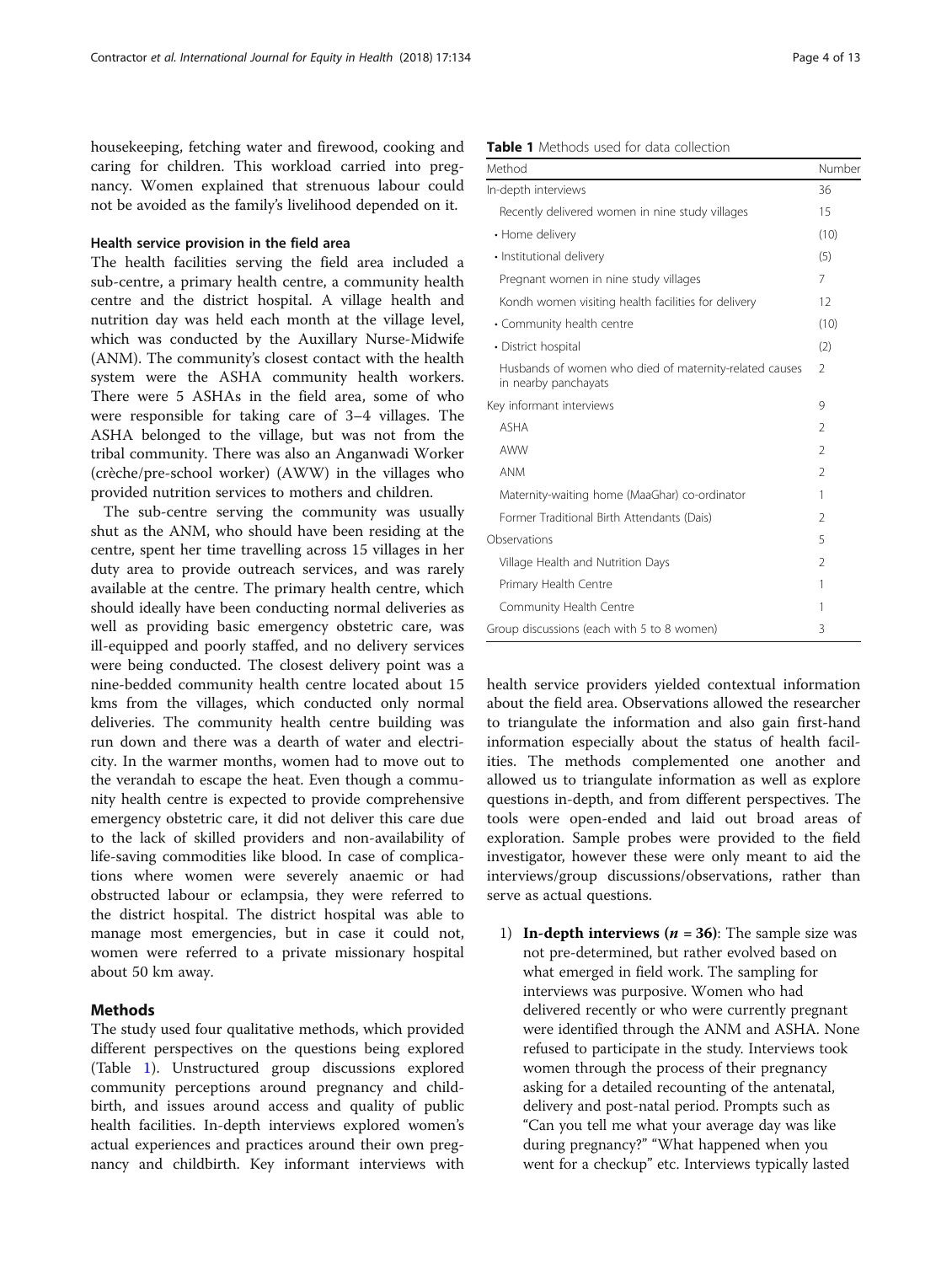40–50 min and were carried out in a private space (typically the house of the woman) to ensure confidentiality. Interviews were usually done in the afternoons when women were alone and had minimal interruptions.

- 2) Key informant interviews  $(n = 9)$ : Key informant interviews with formal service providers and former Traditional Birth Attendants (Dais) explored the health services available and challenges to offering locally tailored maternity care services.
- 3) Participant observations ( $n = 5$ ): Researchers observed Village Health and Nutrition Days where outreach services are provided, and interactions of women with health care providers in the Community Health Center. Health facility observations were also conducted to assess their conditions with respect to infrastructure and services. Checklists were used during observation, which asked researchers to observe for example the available facilities, infrastructure, cleanliness and upkeep, who all were in the facility, and so on.
- 4) Group Discussions  $(n = 3)$ : Semi-structured group discussions were carried out with women in three villages. The groups consisted of 5–8 women of different age groups, all belonging to the Kondh community, selected by convenience. Group discussions were carried out in a community space where meetings of local self-help groups and other community meetings take place. When discussions began, often others from the village would gather as well. However after the initial conversation regarding general information about the village and community, they would leave and more sensitive issues related to pregnancy and reproduction could be discussed. It was also difficult to maintain a static group as women would repeatedly get engaged in other work, hence structured group discussions were not possible. Group discussions typically lasted for about one hour in all.
- 5) Field notes: Extensive field notes were taken during observations, interviews and discussions. At the health facilities, these also recorded the woman's movement through the facility and communication between the woman and providers.

# Methodology

The study was exploratory, using qualitative methods to understand the culture, practices and perspectives around maternal health in the community. Fieldwork was conducted between December 2014 and April 2015 in collaboration with a local non-profit organization<sup>1</sup> that works on livelihood issues. The NGO had been working in the field for a long period and has a thorough knowledge of the social dynamics within the communities. The local

NGO facilitated the fieldwork, helped identify participants, and was able to ensure that women and health workers were willing to be interviewed for the study. An experienced field investigator, familiar with the maternal health programme in the state and who spoke Odia (the state language), was stationed in the field for one and a half months. She was accompanied by a local assistant who spoke  $Kui<sup>2</sup>$  (the tribal language) and provided translation support. The first author is a researcher with a master's degree in public health. She made three visits to the field during the time of the study – twice for conducting interviews with key informants and once to discuss and validate the emerging findings with local organizations.

# Data analysis

All data was collected in Odia, but transcribed in English by the field investigator. Transcripts were reviewed by the first author and gaps/new areas of exploration were identified which warranted further fieldwork. The overall analytical approach was grounded theory. Grounded theory is used to make sense of perceptions of participants about certain events or phenomena, rather than being informed by a pre-existing hypothesis [\[24\]](#page-12-0). It is being used in health systems research to explore patients' perceptions and experiences of services as well as of illness [[25](#page-12-0)]. In the early stages of data collection, the data were first open-coded by the first author. These were then reviewed with the field investigator as the data collection and analysis proceeded, and the lack of congruence between the community's perceptions around pregnancy and childbirth and the health system's approach began to emerge as an important finding. Subsequent data collection, especially observations, conducted after the interviews, explored this aspect more deeply. Once data collection was complete, themes were identified by the first author. These were reviewed by the research team and finalized.

# Ethical concerns

Written consent (via a signature or thumb print) of all respondents was obtained on a consent form in Odia that was read out to the respondents. The consent form provided women with information about the purpose of the study, contact details of the researchers, assured confidentiality and informed them of their rights to stop the interview at any time. In case the respondent did not speak Odia, the consent form was orally translated into Kui. The study methodology was reviewed by an expert committee consisting of researchers and practitioners working on tribal health in the Indian context. The study design and tools were piloted by the first author, and reviewed by the committee. The findings of the study were shared with the local organization, for dissemination to the community, and with local NGOs with the purpose of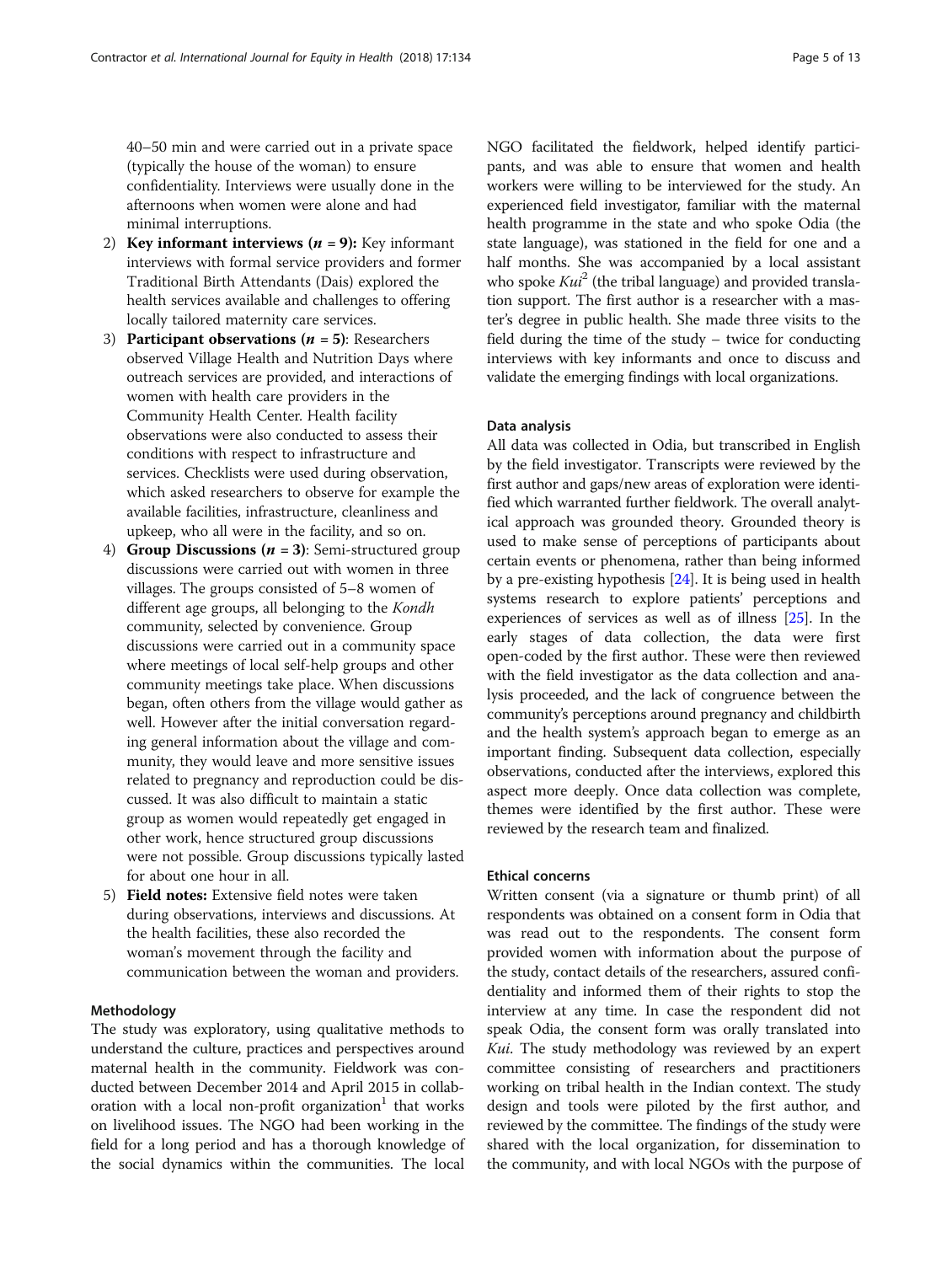validation. The final research report was shared with policy makers including groups exploring policy making for tribal communities in India.

# Results

Over the past decade, the government of India has adopted a model that prescribes institutional childbirth for all deliveries, and this has been promoted through the conditional cash transfer scheme of JSY [[4\]](#page-11-0). Limited success with previous supply–side interventions in raising the proportions of skilled attendance at births and the growing evidence on the effectiveness of demand–side financing schemes were important factors that led to the implementation of JSY [[26](#page-12-0)]. While the scheme has persuaded women to begin accessing health facilities for antenatal services and delivery care, we find that the health system has not been able to adapt to women's needs. In the following sections, we explore the areas of dissonance between the health system and the realities of tribal women, and the ways in which this impacts their health and well-being during pregnancy and childbirth.

# The tribal approach to childbirth as a normal event

In contrast to the government's promotion of institutional delivery guided by the belief that every childbirth could potentially lead to complications, we found that in this community pregnancy and childbirth is perceived as a natural process, not requiring much external intervention. Traditional practices both in the antenatal and post-natal period are primarily geared towards protecting the mother and child, through conducting prayer ceremonies to ward off evil spirits, and restricting diet. Little importance is given to 'small problems' like fever in the post-natal period or swelling of feet in the antenatal period as these are considered a common part of pregnancy. Women go through childbirth without disturbance to their regular life. The woman can go about her daily activities and work until the time of delivery and this is an important consideration for them. The delivery is conducted in the home compound with a close family member as an attendant, in a surrounding familiar to the woman. The process of delivery is said to be 'impure' and so delivery takes place outside the house. It takes place in a squatting position and women are allowed to walk around in between contractions. Generally, no herbs are given during pregnancy or labour. After delivery, the placenta is buried in a pit and covered with sticks. The woman bathes on the pit to wash away all the impurity, and then it is filled up. The purpose of this ritual, as reported by women, was to protect the baby. If the placenta is left out in the open it is likely that it would be eaten by animals and this could bring harm to the baby. Along with this understanding of pregnancy and childbirth as a primarily natural process,

there is awareness that pregnancy can get complicated. The traditional birth attendant for instance mentioned that in case of prolonged labour, retained placenta or unrestrained bleeding, it is necessary to take the woman to the health facility. This suggests that there is a well-established practice of birthing in the community, which includes some rituals as safety precautions and also recognizes the need for health system interventions in certain cases.

# Persistence and neglect of home births

As discussed earlier, the thrust of maternal health policies over the past decade has been on institutionalizing childbirth and this has led to a corresponding increase in the proportion of women giving birth in public health facilities [[26](#page-12-0)]. This was also true in our field area, but despite the increase, 26 out of the 70 deliveries that were recorded in the year preceding the study took place at home (as mentioned in the ANM's records). It was interesting to note that home deliveries took place both in villages that were well connected by roads as well as those without connectivity. This suggests that geographical isolation is not the only factor that prevents women from utilizing the formal health system for delivery care. Women gave different reasons for delivering at home. Since the burden of both household work and livelihood was borne by women, they were concerned about the number of days that would be lost if they went to the hospital. Birthing at home meant that they could go back to work immediately and tend to their children. One woman who had had four previous normal births at home, felt that no additional advantage was provided by going to the hospital. In fact, it only meant loss of wages and additional expenses. So she was planning to have her fifth birth at home as well.

Government policy stipulates that home deliveries be attended by a skilled birth attendant or a trained birth provider. JSY prescribes cash assistance of 500 rupees [approximately USD 7] for home birth as long as the pregnant women is below the poverty line and above 19 years of age, for up to two births [[27\]](#page-12-0). In case a woman opts for a home birth, the ANM is expected to attend to the birth, and this has been laid out formally in her roles. The role of ANMs in practice however remains restricted to preventive services and providing antenatal care [\[28\]](#page-12-0). Significantly, none of the deliveries at home were attended by a skilled birth attendant. The delivery was usually attended to by a close family member, usually the mother in law, or an elderly woman in the household. The delivery was perceived to be complicated if labour went on for more than 12 h, or if there was excessive bleeding following delivery. In this situation, the woman was taken by the family to the community health centre. The traditional midwife or Dai, who used to attend home deliveries, had stopped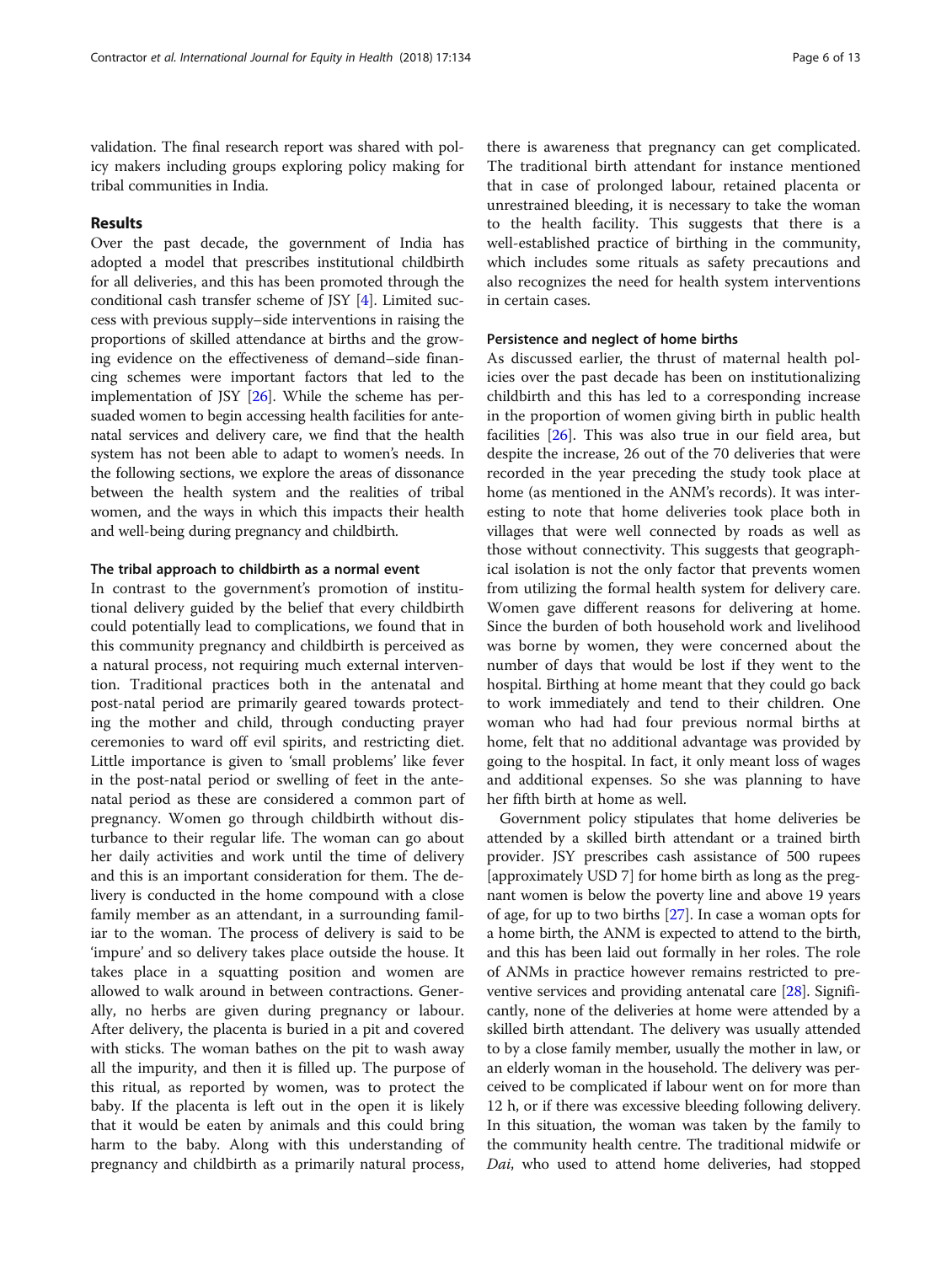intervening in cases of delivery for the past 10 years. She mentioned that now the focus was on taking women to health centers, for which ASHAs were motivating women, and so there was no role for her. However she narrated that in the past, she would attend to births and also called on the ANM's help in some cases when she anticipated complications, such as when twins were expected or when the position of the baby was incorrect. This suggests that even when *Dais* were assisting births, there was a system by which they identified complications and sought help from skilled providers. There was no hesitation in sending women to the hospital when necessary. However this collaborative way of functioning does not exist anymore. As of today, there is no Dai to help women during birth, nor does the ANM assist home births. As a result, women who deliver at home are left with no skilled support.

#### A preoccupation with numbers as a measure of performance

It was evident that health care providers, especially ASHAs and ANMs, were very concerned with ensuring that all women delivered in institutions. We noted that not all deliveries that were recorded as 'institutional delivery' were necessarily conducted in a public health facility. Several women who actually delivered at home were later taken to the health facility and recorded as institutional deliveries so that they could avail of the JSY incentive. The outreach workers acknowledged that it was difficult to get women to come for institutional deliveries. They genuinely believed that they were working for the benefit of the laboring woman by encouraging her go to the health facility but, according to them, women were resistant. The following case study narrated by an Anganwadi worker illustrates this impression of the health workers. It is also an example of how women who deliver at home eventually end up being recorded as institutional deliveries:

She was not interested in going to the hospital for delivery. They say, "We are Adivasi people, we don't want to go outside and other male member shouldn't touch us." I told her, "We are all present for your benefit why shouldn't you listen to us? Both mother and baby will be safe in the health facility." When she was not convinced I spoke to her husband, "If anything happens the family will suffer." I thought I had convinced them and was feeling very happy. But then she ended up delivering at home. Her labour pains began in the morning but without informing anybody she went to the field for work. Only after she came back home she called me and asked me to contact the ASHA for the vehicle. In the meantime she delivered the baby before the vehicle reached the village. Thankfully her family agreed to visit the hospital and the cord was cut there. She received the

Rs.1400/- for institutional delivery. However, many a times, if the vehicle reaches after they delivered, they refuse to visit the hospital. What's wrong with it, they can get treatment, child immunization and the cash benefit. (Interview with AWW)

There was a preoccupation with ensuring "coverage" of services for every single pregnant woman, and apart from fudging data (showing home births to be institutional births, as described above), outreach workers also used coercive tactics to achieve this. In order to get women to come to the VHND, the ANMs and AWWs at the local level instituted their own conditionalities: "We threaten them that if they do not come, they will not get their take-home ration. We know this is not true, but they believe us. What can we do, we will be in trouble if they don't come" (interview with ANM).

# Poor communication resulting in ineffective antenatal care services

While there was a reliance on incentives and disincentives to increase coverage of services, there appeared to be a gap between the intended purpose of services and women's understanding of it. During ANC check-ups, which were conducted at the VHND once a month, almost all women reported receiving iron folic acid (IFA) tablets, having an abdominal check-up, haemoglobin tested and blood pressure recorded. However, during observation of the VHND we observed that none of the women were explained what was being done and with what purpose. Women therefore did not understand why the tests were being done during antenatal check-ups and often they would not follow advice given. Although IFA tablets were provided to almost every woman, not a single woman had taken the full course. One reason for this could be that traditionally no medicinal herbs were taken during pregnancy for fear of harming the fetus and so women did not consider it proper to take any other form of medicines. One woman reported that she had experienced nausea and vomiting after taking the IFA tablet and so she discontinued it. Both, "cultural beliefs against consumption of medications during pregnancy" and "negative side effects" have been reported as barriers in IFA tablet consumption in previous research [\[29\]](#page-12-0).

Women also did not give much importance to birth planning and preparedness and neither was this reinforced during antenatal visits. According to traditional knowledge, there was no concept of an expected date of delivery. When asked when the baby was due, a women said: "How can we predict when the baby will be born? It will be born when it is time." There was also a belief that complications and death, if they have to occur, will occur anyway and nothing can really be done to stop them apart from allaying the spirit (*doomba*). Therefore, the need for identification of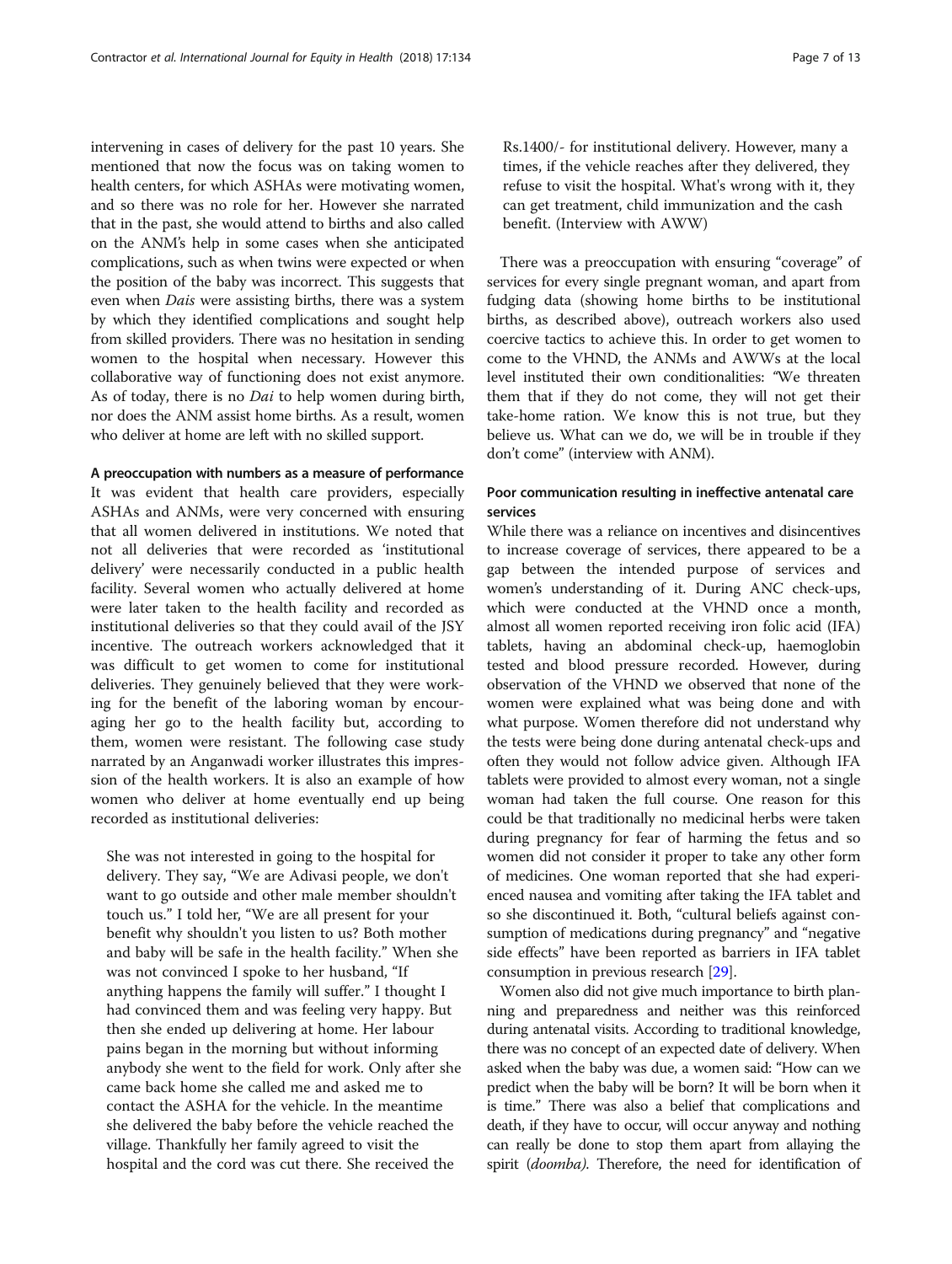high risk women or birth planning was not something that women were able to appreciate. Women's interactions with outreach workers also did not address this set of beliefs. Thus, although the coverage of antenatal care was good, it did not locate itself within women's concerns. Instead of building on the well-established local understanding of safety during pregnancy the approach was to ignore these and introduce new practices, the reasons for which were not clear to the women.

# Barrier of distance and inadequacy of transport services

Tribal communities in the state of Odisha typically reside in forest and hilly areas, which are geographically challenging to reach. In light of this, the Odisha Government has made available a free and dedicated ambulance service. However, women in the more isolated villages reported that access to a vehicle was a problem. In these areas, women had to be brought quite a distance to the motorable road in order to reach the ambulance.

A is an isolated village with no government services at all. There is no ASHA or AWW situated in the village, nor do they visit. All deliveries occur at home. The reason for this is quite obvious, considering the long and difficult journey that a woman would have to undertake to get from the village to the CHC. A woman from A would first have to climb down for about 6 kms in a rough hilly terrain crossing four streams, to village B. From here she would need to walk downhill about 5 kms to village C and then another 1.5-2 km to D, after crossing two streams. For this entire journey there is no road. From D to E there is a dirt road of about 2.5-3 km. Only once the woman reaches E does she have access to an allweather motorable road where an ambulance can be reached to get to the CHC which is located about 12 km away. The entire journey takes around 6 hours. (Researcher's field notes)

Almost everyone – respondents, families and services providers – reported that there were problems in reaching the ambulance. To begin with, most villages had very poor cellular phone connectivity. When cellular phone connectivity was available, the emergency helpline for ambulances was perpetually busy. Even when the ambulance was contacted, it could take as long as 4 h for it to reach the village. In case of isolated villages, ambulances refused outright. Of the 12 women who we observed at the community health centre, 4 had come from far-off distances and had not been able to come by ambulance.

Recognizing that geographic isolation is a challenge, maternity waiting homes have been set up by the Government of Odisha since 2012, where women can stay for approximately one month before delivery. Women who are identified as high risk in the antenatal period are referred to a waiting home and transport is also provided. However, our field observations indicate that tribal women were not using the waiting homes and most people in the community were unaware of their existence. Women who had been referred to a waiting home were not aware of its purpose and were concerned about out-of-pocket expenses as well as neglect of domestic responsibilities, and therefore refused to stay there.

# Appropriateness of health service delivery: Cultural and linguistic barriers

While a growing number of women are accessing health facilities for childbirth, their experiences in these facilities were marred by a number of issues, one of which was the alienating environment of the health facility. Language presented itself as a key barrier between health care providers and the women. Because most of the women spoke Kui, all communication with the health care providers was directed through the ASHA. Women found this very unnerving as they were unaware of what was happening around them.

S, a 16 year old first time mother, was sent to the District Hospital in Rayagada for delivery. S was very young, weak and severely anaemic, hence the ANM had recommended that she be taken to the institution before she went into labour. On reaching Singhpur CHC, she was referred to the District Hospital as a complicated case. S had to stay in the District hospital for 10 days before she delivered her child. The ASHA who had accompanied her could not stay for this entire period. She was required to stay alone (without her family, who waited outside) and did not understand the language that was being spoken. S says that she will never go back to the institution for delivery. (paraphrased interview with recently delivered woman).

The health care providers had also become accustomed to this situation and did not even attempt to communicate with the women. In one instance, a woman's prescription carried the ASHA's name rather than the woman's. In another instance, a woman with fever during pregnancy was turned away from the CHC and asked to return with the ASHA (researcher's fieldnotes).

Apart from language, there were other things about the health facility that did not agree with women, such as the food. Women were provided food that was insufficient as well as unfamiliar for them – *sooji* (semolina) in the morning, one slice of bread, a glass of milk and an egg in the afternoon, and one slice of bread and milk at night. The food, though commonplace, was unfamiliar and not in keeping with the dietary habits of the Kondh community. For example the Kondhs do not consume milk and so it was either discarded or returned.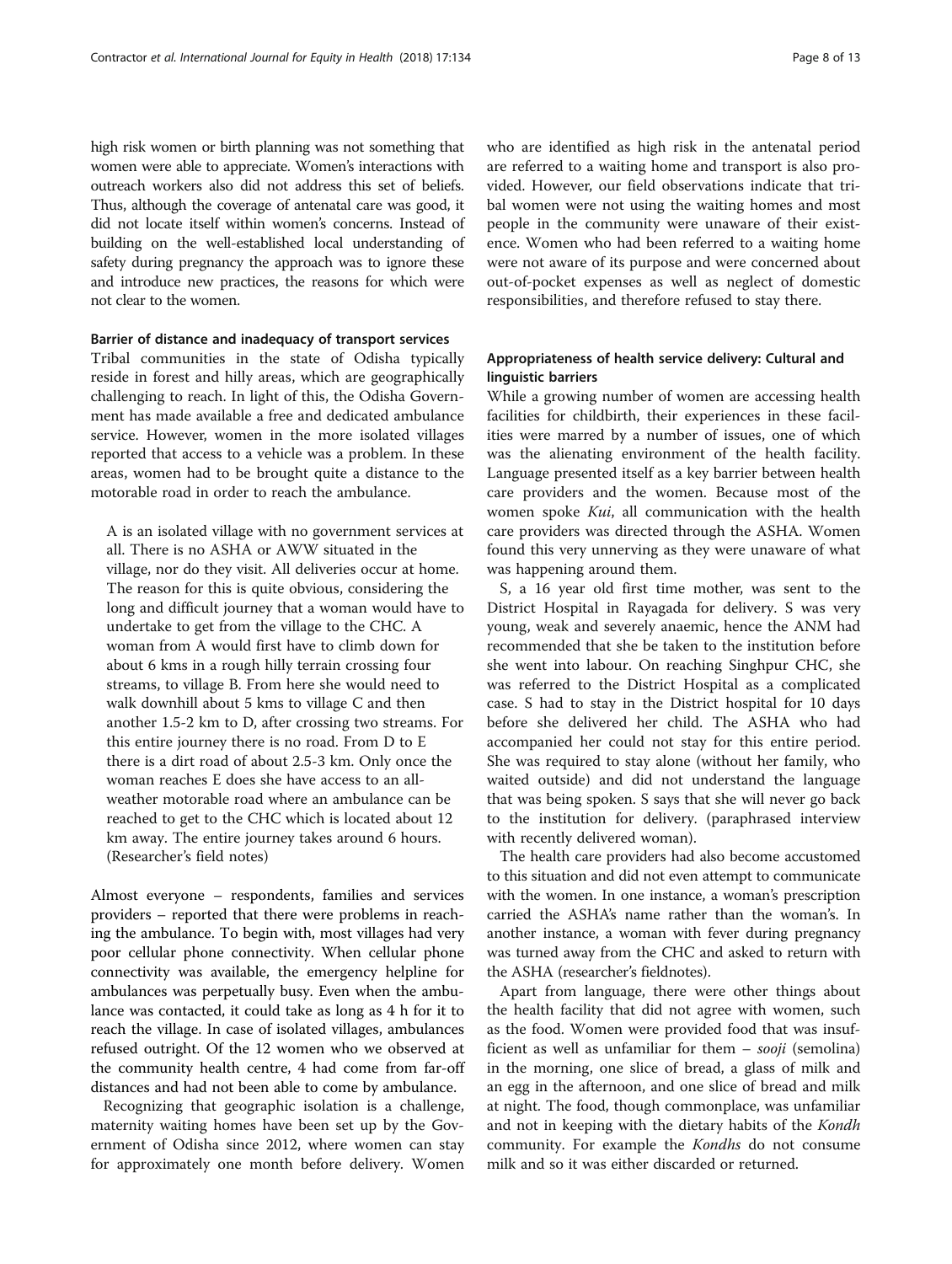The surroundings and birth practices were also unfamiliar to the woman. Delivery took place in the lying position as opposed to the squatting position that women were accustomed to. As one woman remarked in a group discussion:

[at the hospital]… all women lay in bed. In my case I didn't want to lie in bed. They told me not to worry. If they allowed me to sit it would have been better. But they don't allow that. I know their problem. If we sit how could they check? And it is not possible for the nurse to sit with every woman when the time comes for delivery. (Recently delivered woman in a group discussion).

The experiences of women emphasize that birthing in institutions is very different from women's experiences of delivery at home. Accommodating women's concerns requires structural adjustments be made in health facilities, however no efforts were being made to do so.

#### Exclusion of 'informal' and 'traditional' service providers

Community members consult a range of traditional healers and informal (untrained) providers for various health issues, including during pregnancy. For routine illness, two local informal (untrained) providers in the area were consulted, but respondents insisted that informal providers play no role in handling childbirth. Despite this denial, in one case of post-natal complications, the family reported that they called the informal provider to give the mother an injection. This silence around the informal providers could be attributed to a circular from the district collector (a powerful local government administrator) forbidding informal providers from providing any services to pregnant women. While this circular may have been issued to avert harm, it appears that the practice has merely gone underground.

Among traditional healers, two important figures, the Bejini (or sorcerer) and the Dai, have significant roles to play. The Bejini is usually a single woman considered to have black magic powers. The Bejini is consulted in the antenatal period to predict the doomba (spirit) of the baby and such a prediction is said to be indicative of whether a complication is likely to occur. She usually accepts an animal sacrifice (often a hen) and conducts a ceremony to heal or avert a possible complication. The Dai is the most important traditional health care provider, however, her role has been made irrelevant. When the NRHM was introduced, the Dai mentioned that she had been considered for the post of ASHA and had also undergone training. However the role required her to travel to a number of hamlets, which are located far apart. This was something she found difficult and she therefore refused to become an ASHA. The frontline providers considered traditional providers to be negative influencers of women's health. They recounted incidents where villagers had refused to accept formal health

services on the advice of the traditional provider. However, despite the apparently important roles that informal and traditional providers have, the formal health system had no way of engaging them.

# Lack of trust due to adverse experiences and accountability failures

A significant factor that affected women's decision whether to choose institutional care was that of others' or their own adverse experiences. A few months before we began fieldwork, two maternal deaths had taken place in neighbouring villages. Whenever we asked women about institutional deliveries they cited these cases. In one of these cases, the woman had "run away" from the hospital and refused to return in the post-partum period when she was extremely ill.

B, a 24 year old pregnant woman with two previous institutional deliveries, was taken to the PHC at around 8 months because she developed blurred vision and severe headaches. The doctor told her husband that she had malaria and referred her to the CHC and from there to the District Hospital. For three days B stayed in the district hospital and got no relief. B's husband was not allowed to stay by her side. Because B did not know the language, she could not communicate with any of the hospital staff. After three days of being ill, B and her husband left the hospital without informing anyone as she was not getting any better and they were getting no information. B felt that if she was going to die, she would prefer to die at home, in the presence of her family and children. They took a private vehicle and came back to B's mother's house where she delivered. The child did not survive. After the delivery, B was very weak and continued to have blurred vision. Her husband tried to convince her to go back to hospital, but she refused. Two days after the delivery, she died. A maternal death investigation was conducted which concluded that B had died because she had not adhered to medical treatment and left the hospital against medical advice. No effort was made to explore why B had left the hospital. (Interview with woman's husband).

Such experiences of women with facilities easily spread to the entire community and they played a role in shaping women's decisions about whether to go to the facility or not. For instance, in one case, a woman who delivered at the CHC but had a 'weak child' was asked to take the child to the district hospital, but she refused. Her neighbour's child had been referred to the district hospital, they spent 20,000 rupees and eventually the baby died. Thus the family had no faith in the district hospital and felt that it would only lead to a loss of money and no relief. Moreover, there were women who had themselves faced bad experiences at the health facility and did not want to go back. One of the respondents had had a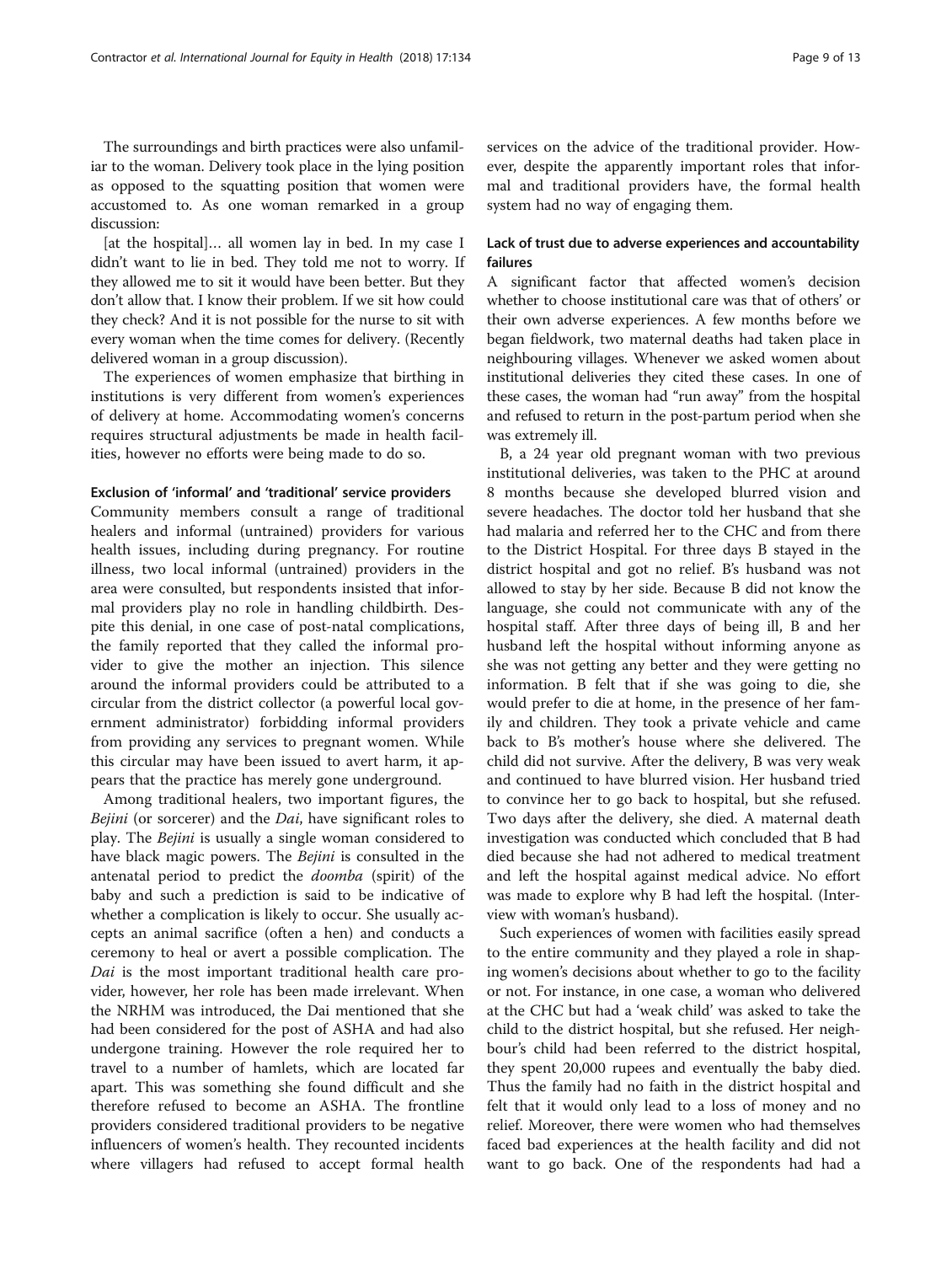previous delivery in the CHC where she lost her child. In the next delivery she delayed informing the ASHA about her labour pains because she did not want to go to the institution. She did not want to take a risk a second time and found a way to deliver at home. This time the delivery was normal and the child was well.

To make matters worse, an instance was mentioned when doctors had attempted to a broker deal with the family of a deceased woman, in order to avoid blame. In one case of maternal death in a seemingly uncomplicated pregnancy, which was reported in the local media, health officials requested the family to tell the media that they were not at fault. According to the ASHA, "they promised to get the family the JSY benefits and the doctor who was in charge offered to pay the family 20,000 rupees for raising the children. The family accepted his offer. However after a few months, the doctor disappeared, and was not heard from again." The woman's husband felt cheated. He said:

Why should we go to hospitals when they do not care for us? If my wife had delivered at home she may have still died, but she would at least have received some food or water to drink. At the hospital she got nothing. If she had died at home, we would regret it, but at least she would be around us and we could have done something. We would not have to spend money to take her dead body back to village. What is the benefit for us in taking our women to hospital for delivery? (Interview with woman's husband).

Perhaps because the woman belonged to the priest's family, S's story spread to other villages. No explanation was offered for her death by the system and in fact, the disappearance of the doctor deepened the sense of mistrust that people have in the system. In one informal interaction with women in a well-connected village, one of the older women remarked, "Why should they (our women) deliver in hospital? To die? If you have to die it should be with near and dear ones, where the person can have some food or water."

# **Discussion**

Despite improvements in aggregate indicators of maternal health globally as well as in India, there is a growing recognition that underlying inequities within countries urgently need to be addressed. In the Indian context, there are gross inequities across geography as well as class and caste attributes. India's Reproductive, Maternal, Neonatal, Child and Adolescent Health Policy 2013, also recognizes the importance of addressing inequities and acknowledges that several communities have been left behind in maternal health programming. However, with respect to tribal communities, it tends to view the problem as largely rooted in their geographic isolation, rather than their social and cultural exclusion  $([30]$  $([30]$ , page 54). A

recent review of literature examining inequities in maternal and reproductive health from India identified five main social determinants as important to understanding inequities in the Indian context – Gender, Education, Age, Economic Status and Social Status (including Caste, Tribe and Religion) [[31\]](#page-12-0). With respect to caste and tribe, the review found that although a few studies report caste/tribe based disparities in maternal health care utilization and outcomes, there is a dearth of qualitative studies that provide a contextual analysis of the reasons for inequities and barriers faced by marginalized communities. This study is an attempt to fill this gap, providing an insight into the interaction between a marginalized tribal community in Southern Odisha and the ambitious maternal health programs in the post-MDG era that have sought to promote skilled childbirth in order to reduce maternal mortality.

The study finds that in the community there is an established traditional understanding of safety during pregnancy and childbirth, along with an existing ecosystem of formal, informal and traditional health care providers who are seamlessly accessed by the community. However, the introduction of policies driving women to health facilities for delivery and increasing coverage of formal services, has sought to replace these rather than build on them, resulting in dissonances between the community's reality and the nature of services that are provided by the health system. An examination of this dissonance provides guidance for both the implementation of maternal health programs, as well as for our understanding of inequities.

One of the most striking findings of this study is the mismatch between what tribal women want from maternal health services and what the health system provides, which reflects that public healthcare solutions are not adapted to or embedded in local contexts. In part, this is a result of top down, globally-driven policy making, not just in India but also in other countries where maternal health programming to institutionalize child births has been unsuited to local realities. Kvernflaten [[32\]](#page-12-0), for instance, describes the impact of the target oriented narrowing of the maternal health agenda to skilled birth attendance and institutional delivery in Nicaragua, and how this has resulted in stunting the role of community health workers and traditional birth attendants, and straining relationships between the community, the health workers and the health system. Tracing the shifts in global advocacy for improving maternal health, Storeng argues that there has been a growing influence of quantitative evidence in evidence-based advocacy in maternal health over the past two decades, which "reinforces an oversimplified "masternarrative" circumscribed by technical solutions to health problems" [\[33\]](#page-12-0). Freedman [[11](#page-12-0)] points out that the implementation of "globally formulated standardized strategies"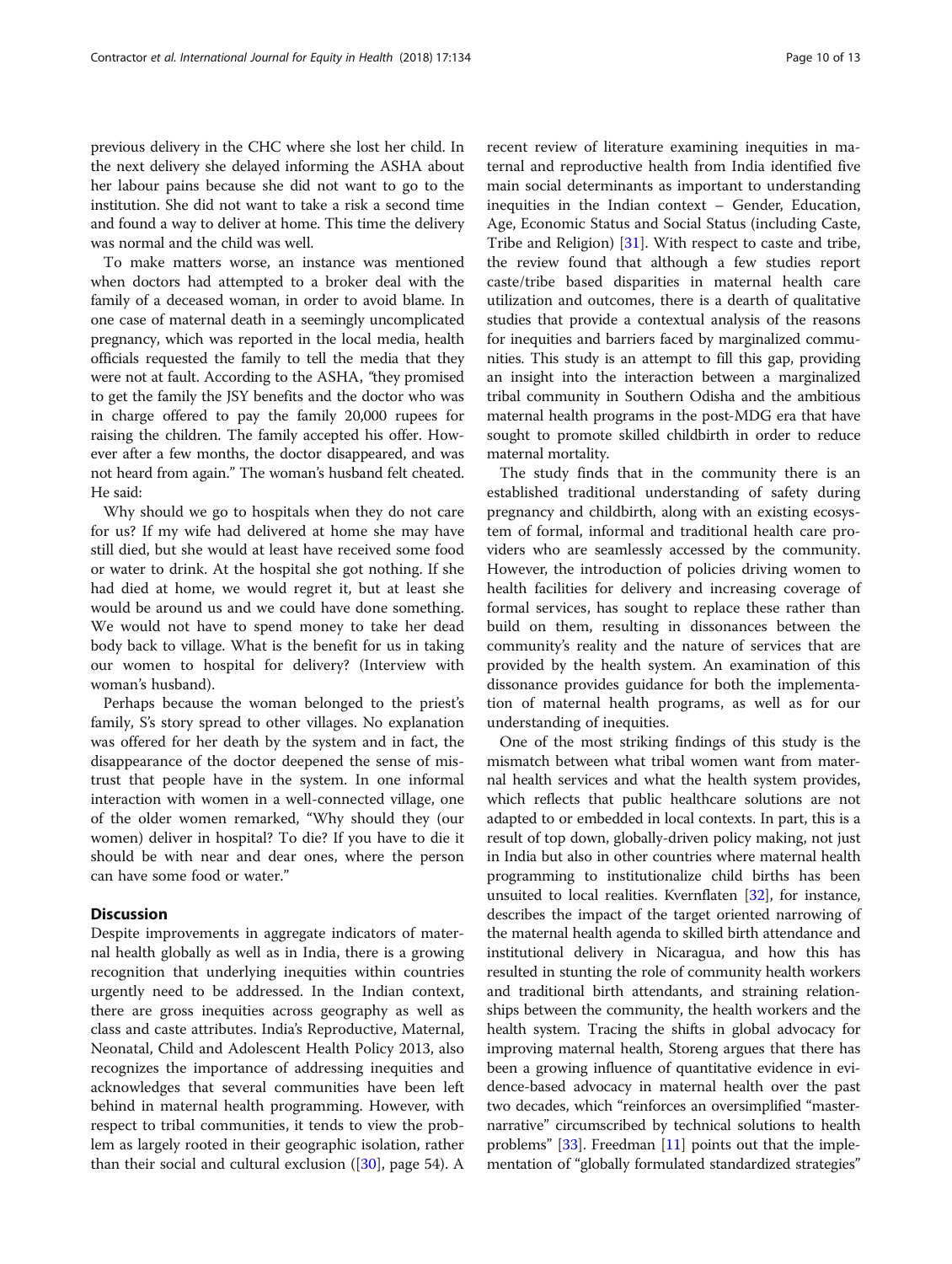has masked the diversity of contexts and capabilities of health systems.

The present study similarly highlights the impact of target-setting and vertical programming that, in this case, has led to instances of coercion and falsification of data. Although these may be isolated instances, such practices signal the health system's preoccupation with numbers, rather than responding to the needs of women. The use of carrot and stick approaches to rapidly increase service coverage disregards existing understandings of safety in pregnancy and childbirth in the community, and instead seeks to replace them with a new alien set of rules, which might not lead to sustainable improvement. The overwhelming focus on institutional childbirth has led to a neglect of women who deliver at home. This calls into question the ethical soundness of such a solution, especially when health facilities in many parts of India cannot provide high quality delivery services, referral services, and life-saving emergency care [[4\]](#page-11-0). Maternal death reviews conducted by civil society organizations in India have found gross insufficiencies in maternal health services which lead to repeated referrals and cyclical delays in receiving care, ultimately leading to death [\[34,](#page-12-0) [35\]](#page-12-0). Rather than improve maternal health, such programmes may have contributed to further marginalizing the most marginalized groups, and worsened inequities in the longer term.

Addressing the needs of tribal communities in this context, therefore, requires not just better targeting of these groups, but rather, reorienting the interventions themselves. Providers are often frustrated by women's reluctance to utilize health services, considering this reluctance to be caused by ignorance and low education. However, as Chapman found in her study on prenatal care seeking behavior among women in Mozambique, it is probably the service that needs to acknowledge and respond to women's belief systems in order to be effective [[36](#page-12-0)]. Similarly, in the context of this study, there is a case to be made for culturally competent health services that are able to communicate with women, cater to their food and language preferences, provide the option of delivering at home, or if delivery occurs in a health facility, enable squatting and allowing a birth companion to be present during delivery. Some of these interventions, such as having continuous support during labour, have also shown to improve outcomes for women [[37\]](#page-12-0).

There is growing evidence of service delivery innovations, health education models, participatory approaches and community based interventions that have helped make maternal health services more culturally appropriate [[38](#page-12-0)]. In the Indian context, community based interventions with women's groups, using the Participatory Learning and Action (PLA) methodology that builds on local knowledge and resources, have shown to have an impact on birth outcomes in tribal communities in the state of Jharkhand [\[39](#page-12-0)]. Similarly, in Pakistan community based maternal health interventions, which utilize local traditional birth attendants to identify risks and encourage referral to hospitals, have reduced perinatal deaths [[40](#page-12-0)].

However, it would be simplistic to assume that merely tinkering with service delivery and outreach models will adequately address the needs of this community. Inequity is a result of structural exclusion and marginalization of certain communities, often perpetuated by the state. This exclusion results in a deficit of trust between the community and the public health system, which needs to be tackled. In the context of the present study, this lack of trust may be partially rooted in the fraught relationship between the ST community and the state, especially with regard to contestations over forest land and interests in mining in the region. This negative relationship was further exacerbated by instances of gross human rights violations, poor quality of care, and subsequent lack of accountability of health system actors, as is evident from the findings of this study. Research is increasingly recognizing the importance of trust-based health systems [[41\]](#page-12-0), and mending this relationship between the community and the health system through stronger public accountability measures is essential if trust is to be restored in the health system. This too is an important facet of inequities that must be addressed in a deliberate manner by health systems.

Finally, the findings of this study make a case for examining inequities beyond how coverage and outcome indicators vary across individual characteristics. While this analysis is an important starting point, there is need for deeper investigation into the causes of health-related inequities and the ways in which inequalities manifest in health settings. A recent synthesis of evidence [[42\]](#page-12-0) on health inequities in India finds that there is a predominant reliance of quantitative studies on large secondary data sets, which have not been collected with the express purpose of studying inequities. The study of inequities based on these data sets is restricted to outcomes and variables that are included in the data, leaving other parameters, especially those that cannot be quantified, out of the purview of investigation. In addition, relying on these data restricts analysis to a study of associations, rather than understanding how and why inequities persist. Qualitative methods have the potential to address this gap. Although they may be limited by the potential for generalizability, they have the potential to uncover not just how women's specific disadvantages affect their health outcomes and access to services, but also how the health system, in the way that it designs health programs, might actually contribute to the exacerbation of inequities and marginalization of women.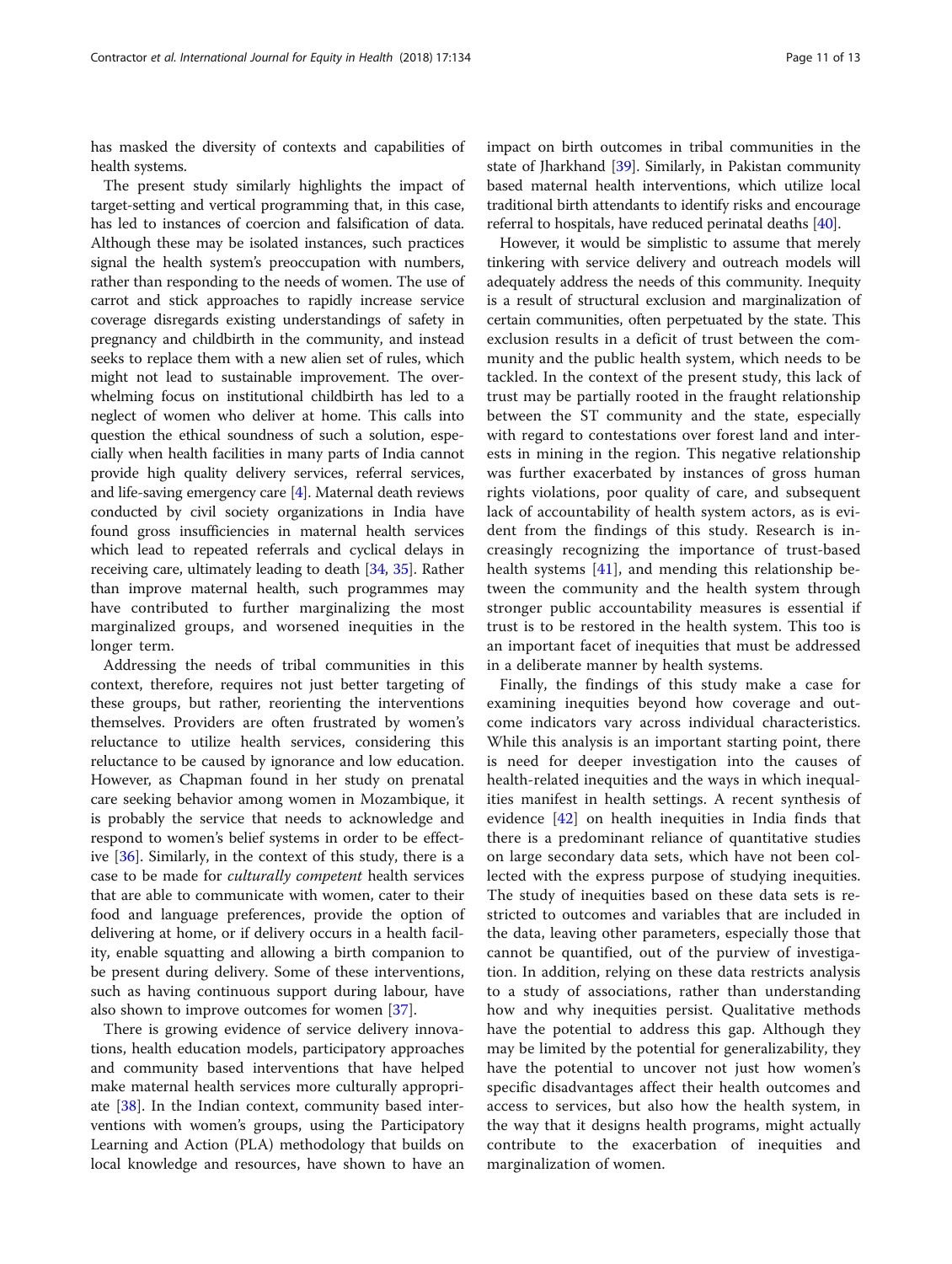# <span id="page-11-0"></span>Conclusions

This study throws light on the experiences of tribal women with the formal health system, their lack of faith in the system and persistence of home deliveries despite the various incentives that are in place. Given the levels of impoverishment and destitution in the study community, it is no surprise that women are availing these incentives and the proportion of institutional deliveries is rising. However, it is important to reflect on whether a mere increase in childbirths conducted at the institution is a positive indicator in itself. These experiences suggest that there is a need for the health system to step back and reconsider its aggressive approach of institutionalizing deliveries. Action is required both in terms of strengthening the health system and addressing the physical and financial barriers to accessing maternal health services, as well as adapting health facilities to the needs of the community. This approach would truly improve maternal wellbeing, rather than using a carrotand-stick approach of incentives and disincentives to get the community to utilize formal health services.

At the same time, there is a need to make some provision for those women who continue to deliver at home, especially in terms of provision of skilled birth attendance at home and swift access to emergency obstetric care in case of emergencies. In addition, there is a need for transparency, accountability and trust-building measures between the formal health system and the community. These measures can be established through platforms where the community can discuss their adverse experiences with the health system and can participate in designing and executing health programs. Sensitizing community outreach workers and health service providers to understand tribal customs and their unique problems will also serve to address the lack of trust between the providers and communities. Finally, the health system must find ways to cater to the specific cultural needs of tribal women during delivery (such as allowing women to choose a birthing position, allowing a birth companion, and so on) and build on their own existing systems, especially in terms of integration of traditional and informal providers.

# **Endnotes**

<sup>1</sup>PRADAN (Professional Assistance for Development Action)

 ${}^{2}$ A Dravidian language that is similar in grammar to Telugu rather than Odia, the official state language.

# Acknowledgements

This study was commissioned by a civil society organization in India – SAHAYOG – engaged in advocacy towards achieving maternal health rights of women from marginalized communities. The authors acknowledge SAHAYOG for the opportunity to conduct this study. The authors also acknowledge the contribution of Soumik Banerjee (who provided support in identifying the field area), Amit Dash from the organization PRADAN (who

helped establish rapport and provided logistical support), and Bijayalaxmi Rautaray (who was a research investigator and collected data for the study). We are grateful to the editor of the special issue as well as the two peer reviewers for their thoughtful and detailed comments on the paper. We also acknowledge support of the Emerging Voices Residency Program at ITM, Antwerp which provided the time, space and mentorship to convert this study into a publishable academic paper.

#### Funding

The study was funded by Oxfam India, through the organization SAHAYOG, based in Lucknow, India.

#### Availability of data and materials

The data that support the findings of this study may be available upon reasonable request from the corresponding author SC. Due to the data containing information that could compromise research participant privacy/ consent, the data are not publicly available.

#### Authors' contributions

SC, AD and JD conceptualized and designed the study; SC collected data and supervised data collection; initial thematic coding was done by SC and AD and JD contributed to data analyses and interpretation. SC drafted the manuscript. SV, AD and JD contributed to critically review and revise the article. All authors read and approved the final manuscript.

#### Ethics approval and consent to participate

The research methodology and tools were reviewed by the project's advisory board for ethical concerns as well as scientific rigour. All study participants provided consent to participate in the study.

#### Consent for publication

Participants consented to their anonymised data being published at the time of informed consent via the study's consent form.

#### Competing interests

The authors declare that they have no competing interests.

#### Publisher's Note

Springer Nature remains neutral with regard to jurisdictional claims in published maps and institutional affiliations.

#### Author details

<sup>1</sup> Centre for Health and Social Justice, Basement of Young Women's Hostel No. 2, Avenue 21, G Block, Saket, New Delhi, Delhi 110017, India. <sup>2</sup>SAHAYOG A-240 Indira Nagar, Lucknow, Uttar Pradesh 226016, India. <sup>3</sup>Department of Public Health, Institute of Tropical Medicine, Nationalestraat 155, 2000 Antwerp, Belgium.

# Received: 1 February 2018 Accepted: 22 August 2018 Published online: 24 September 2018

#### References

- Registrar General of India. Special Bulletin on Maternal Mortality In India 2007–09 Sample Registration System Office Of Registrar General, India. [http://www.censusindia.gov.in/vital\\_statistics/SRS\\_Bulletins/Final-](http://www.censusindia.gov.in/vital_statistics/SRS_Bulletins/Final-MMR%20Bulletin-2007-09_070711.pdf)[MMR%20Bulletin-2007-09\\_070711.pdf](http://www.censusindia.gov.in/vital_statistics/SRS_Bulletins/Final-MMR%20Bulletin-2007-09_070711.pdf) Accessed on 30 Jan 2018.
- 2. Registrar General of India. Maternal Mortality Ratio Bulletin 2011–13 Sample Registration System Office Of Registrar General, India. [http://](http://www.censusindia.gov.in/vital_statistics/mmr_bulletin_2011-13.pdf) [www.censusindia.gov.in/vital\\_statistics/mmr\\_bulletin\\_2011-13.pdf](http://www.censusindia.gov.in/vital_statistics/mmr_bulletin_2011-13.pdf) Accessed 30 Jan 2018.
- 3. International Institute for Population Sciences (IIPS) and ICF. National Family Health Survey (NFHS-4), 2015–16. Mumbai: IIPS; 2017. [http://rchiips.org/](http://rchiips.org/NFHS/pdf/NFHS4/India.pdf) [NFHS/pdf/NFHS4/India.pdf.](http://rchiips.org/NFHS/pdf/NFHS4/India.pdf) Accessed on 30 Jan 2018
- 4. Das A. The challenge of evaluating equity in health: experiences from India's maternal health program. In S. Sridharan, K. Zhao, & a. Nakaima (Eds.), building capacities to evaluate health inequities: some lessons learned from evaluation experiments in China, India and Chile. N Dir Eval. 2017;154:91–100.
- 5. Ranadive B, Sebastian MS, De Costa A, Lindholm L. Inequalities in institutional delivery uptake and maternal mortality reduction in the context of cash incentive program, Janani Suraksha Yojana: results from nine states in India. Soc Sci Med. 2014; [https://doi.org/10.1016/j.socscimed.2014.10.042.](https://doi.org/10.1016/j.socscimed.2014.10.042)